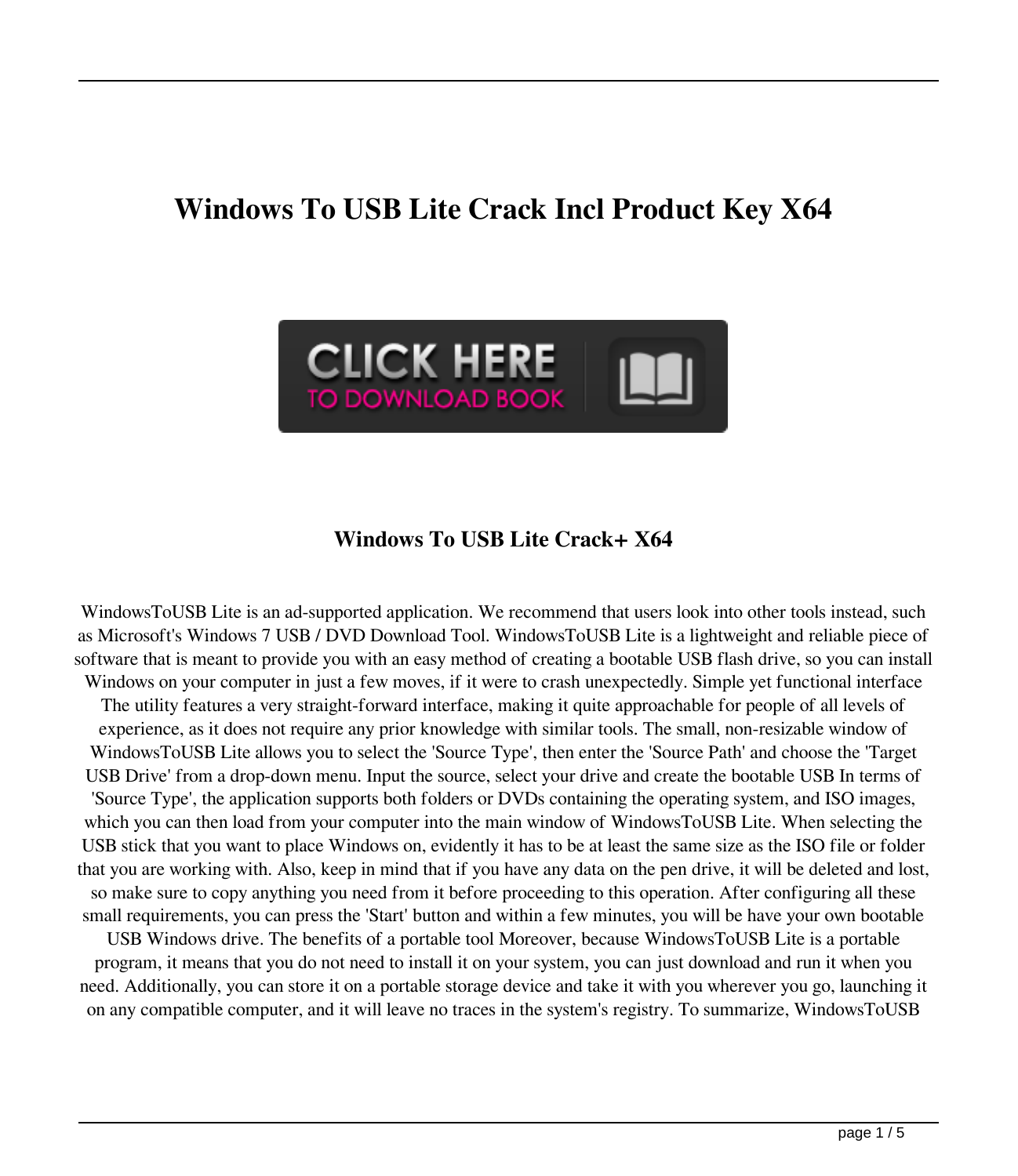Lite can prove quite handy in helping you create a bootable USB, thus enabling you to quickly install Windows when in need, with the least amount of effort for you. WindowsToUSB Lite 2.2 Windows 8 is a lightweight and reliable piece of software that is meant to provide you with an easy method of creating a bootable USB flash drive, so you can install Windows 8 on your computer in just

### **Windows To USB Lite Crack With License Code Download (Updated 2022)**

WindowsToUSB is a tool to create a bootable USB drive for windows. It supports many popular Windows versions, like vista, win 7, and win 8, as well as various Windows Live DVD/CDs. You can boot off a USB drive by simply double-clicking the.exe file, with the WindowsToUSB icon on the desktop. WindowsToUSB supports the Windows Embedded Compact, Windows Embedded Standard, Windows Vista Embedded, and Windows 7 Embedded Compact operating systems. All of these products can be upgraded from the original built-in Windows to WindowsToUSB. Key Features: 1. The software supports multiple Windows DVD or CD images (Vista, Windows 7, Windows 8, Windows Embedded Compact, Windows Embedded Standard, etc). 2. You can create a bootable USB thumb drive for any Windows versions. 3. You can create a virtual USB disk of any size. 4. By default, WindowsToUSB launches a floppy image file or a Windows DVD/CD image as the source, but you can also load a folder on your computer as the source. 5. You can open several windows at once for easy configuration. 6. You can copy the files from the drive to another location. 7. You can drag and drop the files from the target folder to the source drive. 8. It has an intuitive interface. WindowsToUSB Lite is a free lightweight application that you can use to create a bootable USB of Windows on any computer you may have. If a Windows computer crashes or you need to reinstall it, you can just extract the contents of the ISO image to a drive, and you can boot the contents of the drive on any other computer. What is WindowsToUSB Lite? WindowsToUSB Lite is a utility that you can use to create a bootable USB Flash drive for Windows. You can use WindowsToUSB Lite to create a bootable USB drive of Windows on any computer you may have. Simply extract the contents of an ISO image or a folder and press the WindowsToUSB Lite icon on the desktop, and you can boot the contents of the USB drive on any computer that is compatible with Windows. WindowsToUSB Lite is a tool that has the following features: 1. It supports many popular Windows versions, like vista, win 7, and win 8. 2. You can create a bootable USB thumb drive for any Windows versions. 3. You can a69d392a70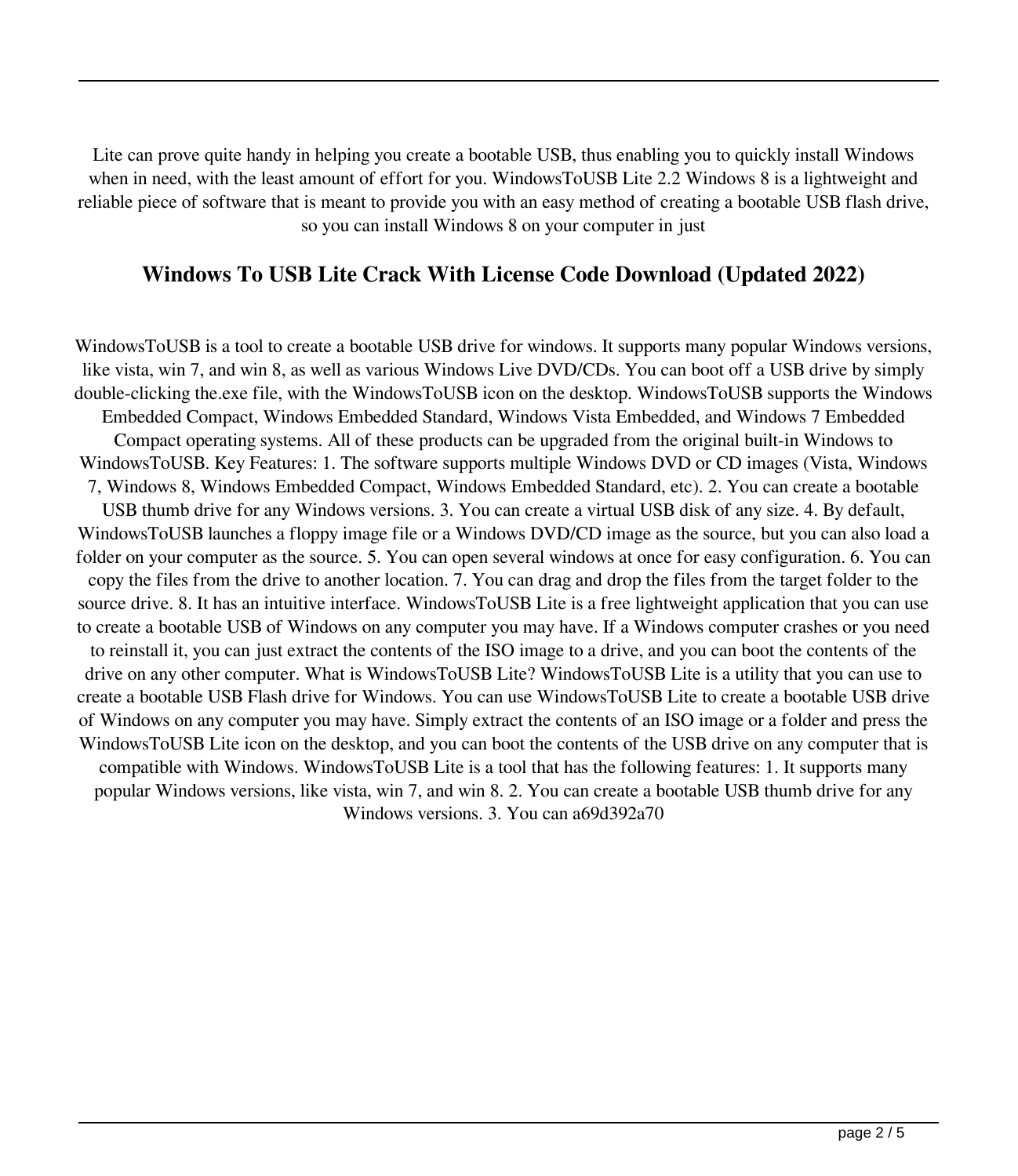## **Windows To USB Lite Crack+ [Updated] 2022**

WindowsToUSB Lite is a lightweight and reliable piece of software that is meant to provide you with an easy method of creating a bootable USB flash drive, so you can install Windows on your computer in just a few moves, if it were to crash unexpectedly. Simple yet functional interface The utility features a very straight-forward interface, making it quite approachable for people of all levels of experience, as it does not require any prior knowledge with similar tools. The small, non-resizable window of WindowsToUSB Lite allows you to select the 'Source Type', then enter the 'Source Path' and choose the 'Target USB Drive' from a drop-down menu. Input the source, select your drive and create the bootable USB In terms of 'Source Type', the application supports both folders or DVDs containing the operating system, and ISO images, which you can then load from your computer into the main window of WindowsToUSB Lite. When selecting the USB stick that you want to place Windows on, evidently it has to be at least the same size as the ISO file or folder that you are working with. Also, keep in mind that if you have any data on the pen drive, it will be deleted and lost, so make sure to copy anything you need from it before proceeding to this operation. After configuring all these small requirements, you can press the 'Start' button and within a few minutes, you will be have your own bootable USB Windows drive. The benefits of a portable tool Moreover, because WindowsToUSB Lite is a portable program, it means that you do not need to install it on your system, you can just download and run it when you need. Additionally, you can store it on a portable storage device and take it with you wherever you go, launching it on any compatible computer, and it will leave no traces in the system's registry. A quick means of creating a bootable USB To summarize, WindowsToUSB Lite can prove quite handy in helping you create a bootable USB, thus enabling you to quickly install Windows when in need, with the least amount of effort for you. Windows to USB Lite Video WindowsToUSB Lite is an adsupported Windows 7 USB disk-creator tool. We recommend that users look into other tools instead, such as Microsoft's Windows 7 USB / DVD Download Tool. WindowsToUSB Lite is a lightweight and reliable piece of software that is meant to

#### **What's New in the?**

WindowsToUSB Lite is a free and easy-to-use piece of software to help you create a bootable USB drive for Windows. WindowsToUSB Lite does not require any.NET framework, nor does it install any components on your computer. Instead, it uses the operating system's own tools to create a bootable USB drive. There is no need to install the program or to create partitions. WindowsToUSB Lite enables you to create a portable bootable USB drive for Windows and run it anywhere, whether on a desktop, laptop or portable computer. Create a bootable USB drive for Windows. WindowsToUSB Lite can be used on a single computer, such as your desktop, laptop or any portable device. Its interface is straightforward and easy to understand. All you need to do is select the.iso or.img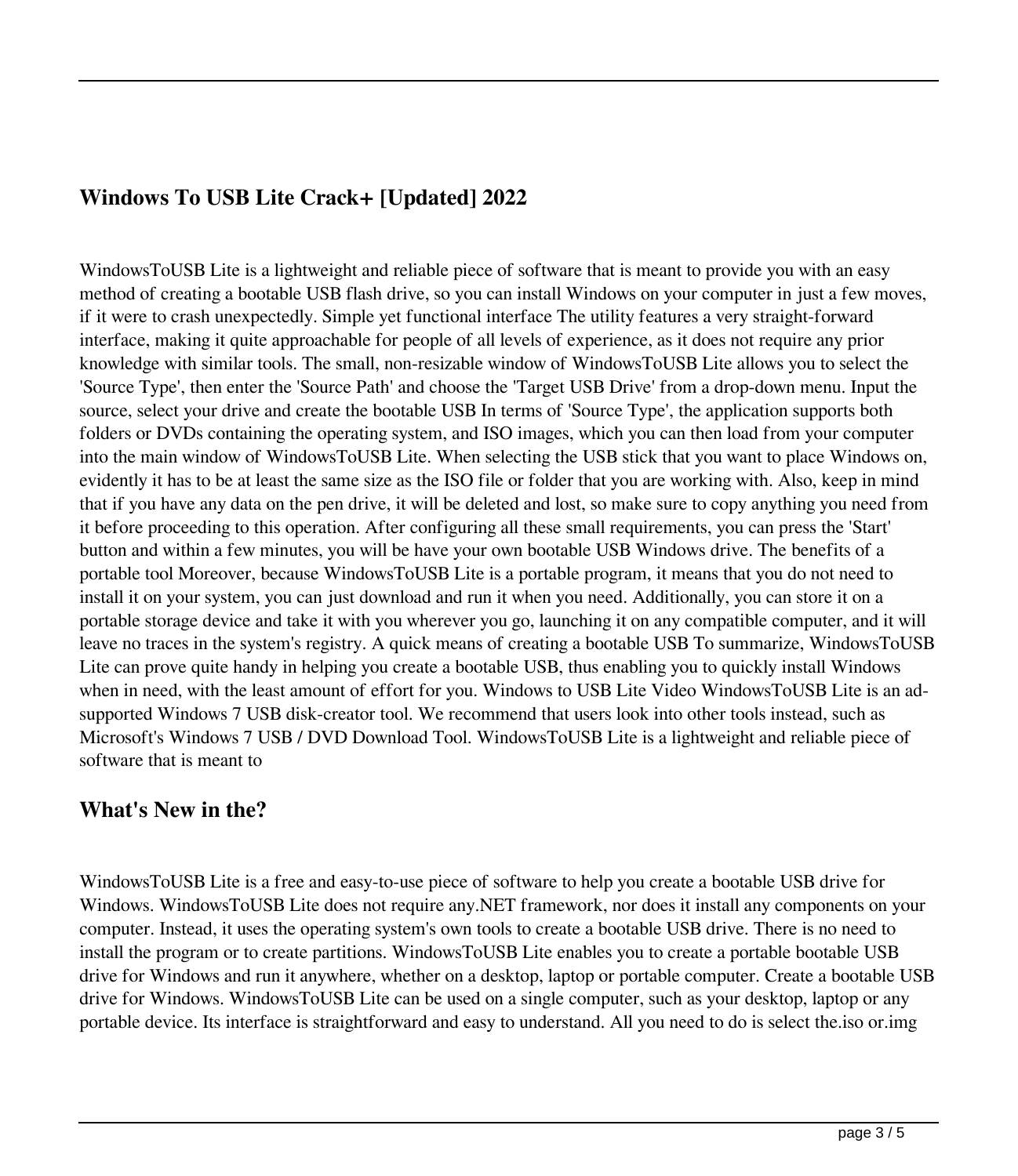file to be burned on the drive, then select the location where the.iso or.img file to be burned on the drive, and then press "Start" to create the USB drive. Compatibility: · Supported USB flash drives, please check whether you can use the flash drive to install Windows in your computer. · If the USB is an HXS.T or HXS.X flash drive, please use HP USB Multi-Tool to convert it. (Q: Why can't I use WIM/DD image to write to a DVD disk? A: The DVD drive may not support formatting the DVD disk. WIM/DD image can only be used as a write-once-read-many disk.) · If the USB is an MP3 player or a memory card, you can use HXS.D or HXS.T tools to format it into a flash drive. (Please use the 'format/data free' option to delete the previous data on the card or player before formatting, then you can use it as a bootable DVD.) · To connect your phone to a computer, please open "Recovery mode" in the phone and select "Reboot system software". (If there is no "Recovery mode" in the phone, you can also try "Power off" to restart the phone. If still not working, please restart the phone and enter "Recovery mode" to continue.) · If you are using another Linux, Mac or Windows. It is a proprietary software. You can use DD.T/HXS.T/EXE tools to format the HXS.T into